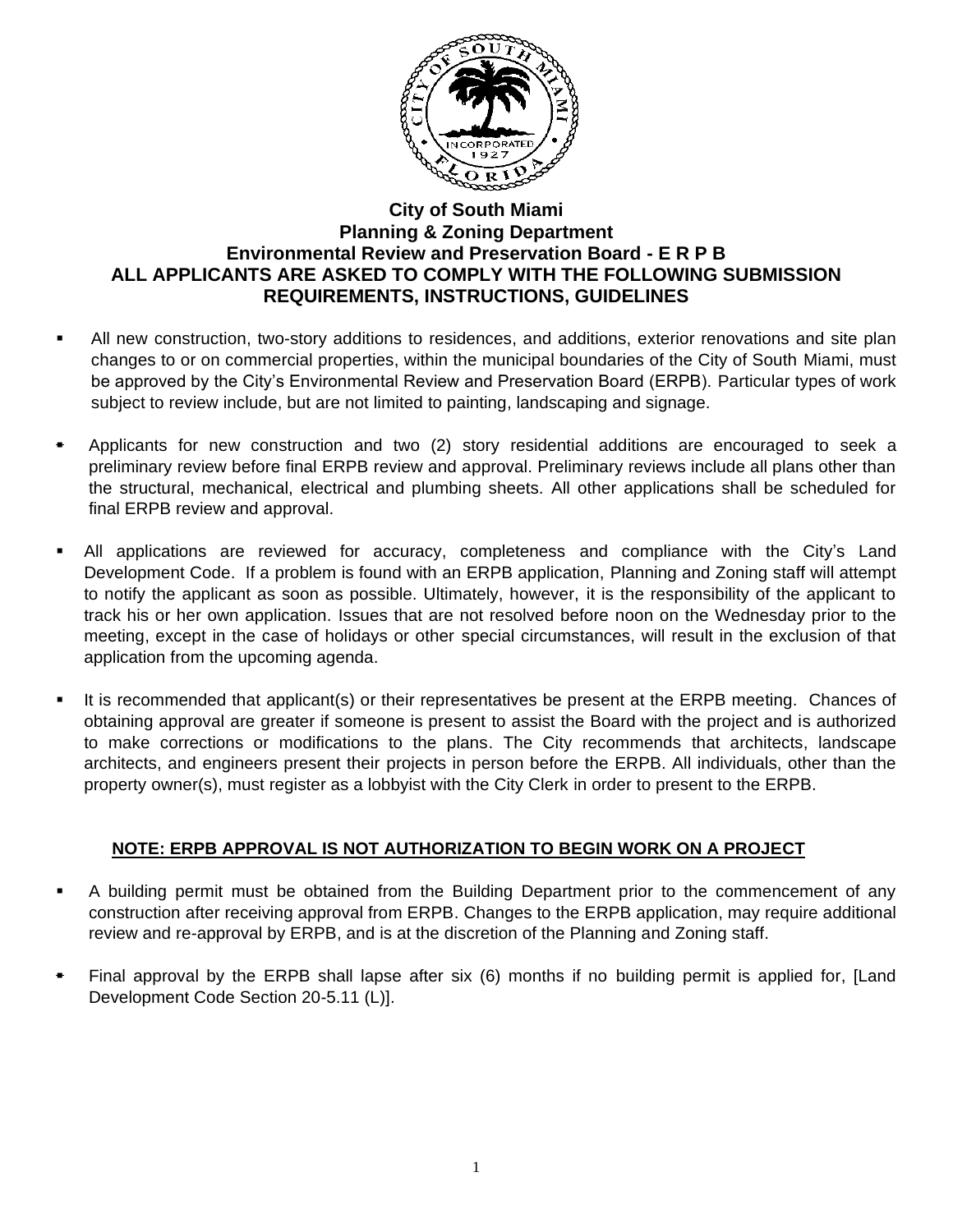## **REQUIREMENTS FOR ERPB SUBMITTAL AS FOLLOWS:**

| <b>NEW CONSTRUCTION - Preliminary</b><br><b>NEW CONSTRUCTION - Final</b> | Submit Items: 1, 2, 3, 4, 5, 12, 15, 16, 17, 18, 19<br>7, 8, 9, 10, 11, 17                                                    |
|--------------------------------------------------------------------------|-------------------------------------------------------------------------------------------------------------------------------|
|                                                                          | <b>ADDITIONS, EXTERIOR RENOVATIONS</b> Submit Items: 1, 2, 3, 4, 5, 7, 8, 9, 10, 11, 12, 15, 17, 18, 19                       |
| <b>SIGNAGE</b>                                                           | Submit Items: 1, 5, 7, 9, 12, 13, 14, 15, 17, 18, 19                                                                          |
| <b>EXTERIOR PAINTING</b>                                                 | Submit Items: 5, 12, 15, 17, 18, 19                                                                                           |
| <b>FENCES</b>                                                            | Submit Items: 1, 2, 6, 7, 12, 15, 17, 18, 19                                                                                  |
| <b>LANDSCAPING</b>                                                       | Submit Items: 1, 2, 3, 7, 12, 15, 17, 18, 19<br>Note: Some items may not apply to all applications; please consult P&Z staff. |

**\_\_\_\_\_\_\_\_\_\_\_\_\_\_\_\_\_\_\_\_\_\_\_\_\_\_\_\_\_\_\_\_\_\_\_\_\_\_\_\_\_\_\_\_\_\_\_\_\_\_\_\_\_\_\_\_\_\_\_\_\_\_\_\_\_\_\_\_\_\_\_\_\_\_\_\_\_\_\_\_ SUBMITTAL QUANTITY, QUALITY AND FORMAT:** Plans shall be submitted in the quantity determined by staff, based on the current number of board members. Plans must be sized such that they are LEGIBLE. One (1), 24"x36" signed and sealed and two (2) 11"x17" sets, FOLDED and with attachments COLLATED.

ALL DRAWINGS MUST BE TITLED AND TO SCALE, FOLDED AND ALL ATTACHMENTS COLLATED.

- 1. Current survey: signed & sealed by a Registered Surveyor.
- 2. Site plan to include a zoning legend with dimensional requirements allowed for the zoning district and the proposed dimensions, a separate Grading Plan indicating topographical features every twenty feet around the property boundary, and the finished floor elevations required by the Flood Insurance Rate Map. The property survey shall indicate existing and proposed contour lines that illustrate water retention within the site and at the swale area.
- 3. Landscape plan to include details and notes, a separate Mitigation Plan and a certified tree survey
- 4. Floor plans, including existing floor plans if plans include an addition to an existing structure.
- 5. Elevations of facades (drawings depicting the faces of the building) with all proposed changes, visible from the street(s). It is suggested that colored renderings of all facades also be included.
- 6. Drawings of the proposed fence including gate details and connections (drawings must indicate that the finished side will be constructed to face the outside of the property on which the fence is to be erected).
- 7. Structural and construction details.
- 8. Energy computations.
- 9. Electrical plans and data, if electrical work is to be performed.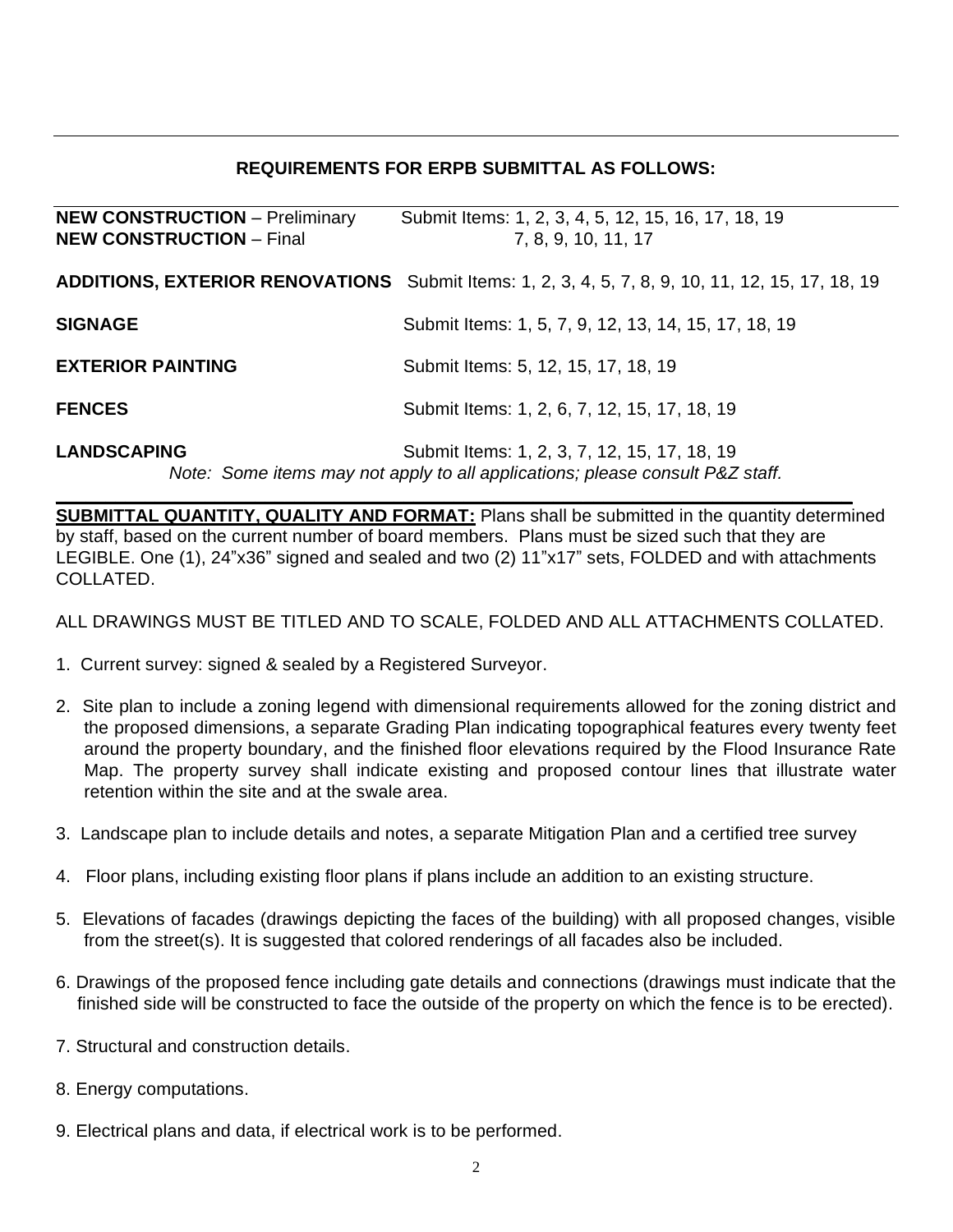- 10. Plumbing plans and data, if plumbing work is to be performed.
- 11. Mechanical (HVAC) plans and data, if mechanical work is to be performed.
- 12. Color samples, material samples, and other samples (brochures, etc.).
- 13. Illumination details and mounting methods.
- 14. Dimensions and style of lettering for signage.
- 15. Photographs in color of the subject site AND surrounding adjacent properties.
- 16. Finished model at a scale not less than of 1" = 20'; all preliminary applications must include a blockout, study model (for nonresidential development of 5,000 sq. ft. or more).
- 17. Digitized Copy of all plans in a PDF format. Digital copy must be consistent with hardcopy submittal. The order of the pages of the PDF must match that of the paper sets.
- 18. Letter of Approval from the **property owner,** authorizing the architect or applicant to present to the Board on their behalf.
- 19. COMPLETED ERPB APPLICATION AND APPLICATION FEE.